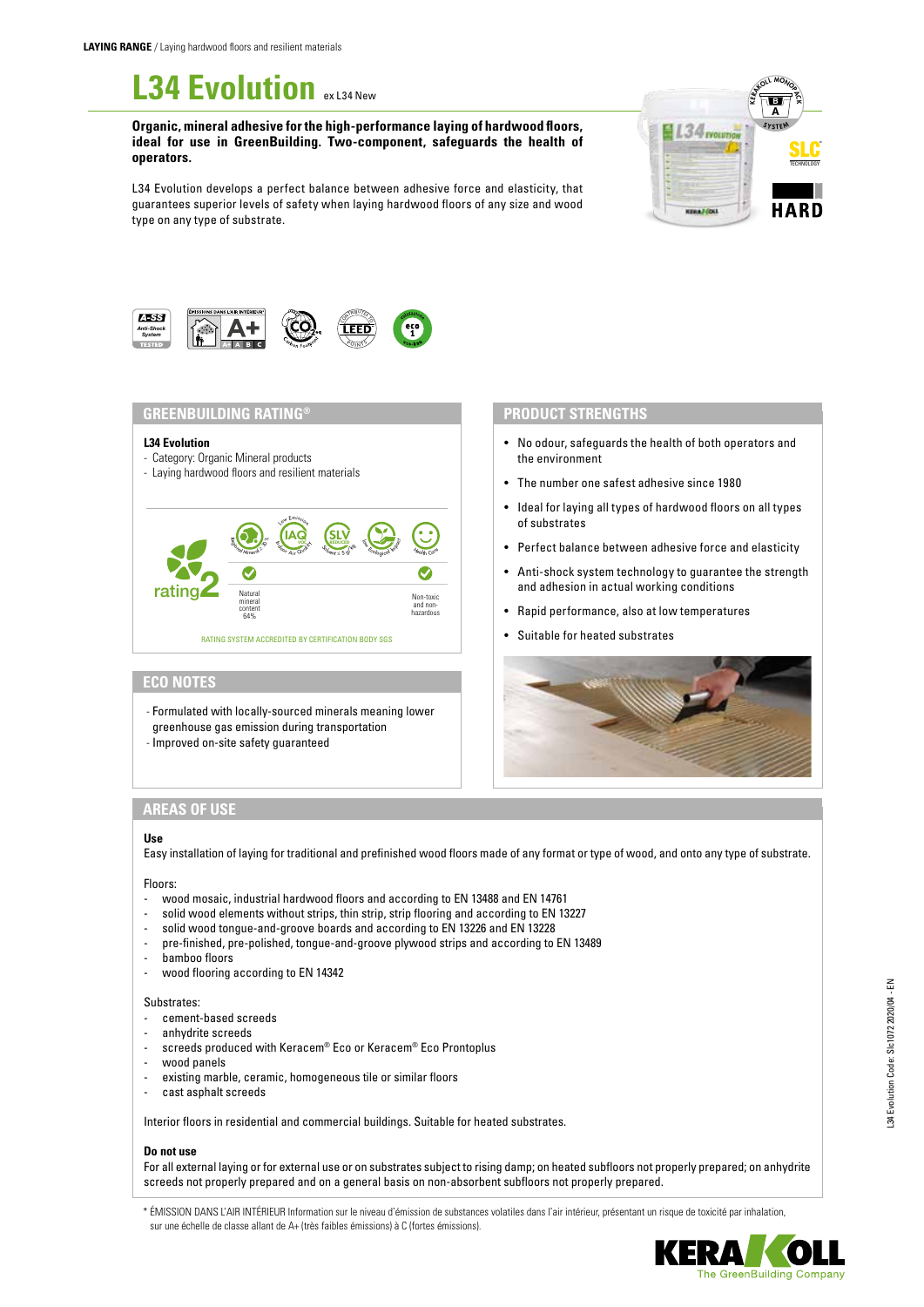## **INSTRUCTIONS FOR USE**

#### **Preparation of substrates**

Substrates must be compact, solid, level, not too rough and absorbent. They must also be dimensionally stable, non-deformable, dry, clean and free of any rising moisture, cracks, dust and detaching substances. Cement-based screed or substrates consisting of marble, granite, ceramic or similar must have residual moisture at a maximum of 2% or 1.7%, in case of under floor heating. Anhydrite screeds must have residual moisture of a maximum of 0.5% or 0.2% in case of under floor heating. Cement-based screeds with high residual moisture (max 5%) or with dusty surface, flaky or weak parts must be treated with EP21.

Substrates consisting of existing marble, granite, ceramic or similar floors must be thoroughly cleaned and treated with Keragrip Eco Pulep; in case of high residual moisture (MC max 5% CM – RH max 90%) they must be treated with 3CW. Anhydrite screeds must be sanded clean using mechanical dust extraction equipment and treated with EP21. Absorbent substrates with under floor heating must be treated with EP21. On a general basis anhydrite and heated subfloors can't be waterproofed and/or corrected with self levelling cement or gypsum-based products.

Uneven or excessively rough substrates must be adjusted and/or levelled with suitable products such as Keralevel® Eco Ultra, Keratech® Eco R30, Keratech® Eco Flex, Keratech® Eco HP4 or with synthetic mortars produced with EP21 mixed with Quarzo 5.12. Read carefully the relevant technical data sheets before using the above listed products.

### **Preparation**

L34 Evolution is prepared mixing from the bottom upwards with a low-rev (≈ 400/min) helicoidal agitator, Part A with Part B respecting the preset ratio of 9 : 1 of the packaging. Pour part B into the bucket containing part A, being careful to mix the two parts uniformly until a smooth, even coloured mixture is obtained.

#### **Application**

Apply L34 Evolution evenly over the substrate using a suitable toothed spreader (no. 2 or no. 4), lay the hardwood floor strips on the fresh adhesive, pressing down hard enough to ensure full contact with the adhesive, making sure nothing rises up between the strips. Leave ≈ 7 – 10 mm for expansion between the wood floor and the walls (or other vertical elements).

### **Cleaning**

Remove residual traces of L34 Evolution from the surface while still fresh using alcohol. The product can be removed from tools with Diluente 01 or alcohol. Once cured, the adhesive can only be removed by mechanical means.

## **SPECIAL NOTES**

Allow the floor to reach room temperature in the place where it is to be laid.

The boards to be laid must have a moisture content of  $5 - 9%$  for engineered floors, and of  $7 - 11%$  for solid wood floors.

Before laying, measure the moisture content of the substrate using a calcium carbide hygrometer.

Before laying, measure the ambient temperature and that of the substrate, which must be higher than the minimum use temperature indicated in the technical data.

In addition to the above recommendations, follow the hardwood floors manufacturer's specific instructions.

## **ABSTRACT**

*Certified, high-performance laying of solid wood and plywood floors is to be carried out using a two-component, organic mineral adhesive with Anti Shock System Technology, GreenBuilding Rating® Eco 2, such as L34 Evolution by Kerakoll Spa. The substrate must be permanently dry, compact, free from any loose debris, clean and cured, and the shrinkage stage already completed. For laying, a* \_\_\_\_\_ toothed spreader must be used for an average coverage of  $\approx$  \_\_\_ kg/m<sup>2</sup>.

| Appearance                                      | paste colour oak/walnut                                                   |                   |
|-------------------------------------------------|---------------------------------------------------------------------------|-------------------|
| Pack                                            | monopack 9+1 kg                                                           |                   |
| Shelf life                                      | $\approx$ 12 months in the original packaging                             |                   |
| Warning                                         | Protect from frost, avoid direct exposure to sunlight and sources of heat |                   |
| Temperature range for application               | from +10 $\degree$ C to +35 $\degree$ C                                   |                   |
| Viscosity of the mixture                        | $\approx$ 39,000 mPa $\cdot$ s, rotor 7 RPM 50                            | Brookfield method |
| Pot life                                        | $\approx 90$ min.                                                         |                   |
| Open time                                       | $\approx 90$ min.                                                         |                   |
| Foot traffic                                    | $\approx 8$ hrs                                                           |                   |
| Interval before normal use of engineered floors | $\approx$ 24 hrs                                                          |                   |
| Waiting time before sanding                     | $\approx$ 2 days after complete stabilisation of the hardwood floors      |                   |
| Coverage                                        | $\approx$ 800-1500 g/m <sup>2</sup> (spreader no. 2-4)                    |                   |

*Values taken at +23 °C, 50% R.H. and no ventilation. Data may vary depending on specific conditions at the building site, i.e. temperature, ventilation and absorbency level of the substrate.*